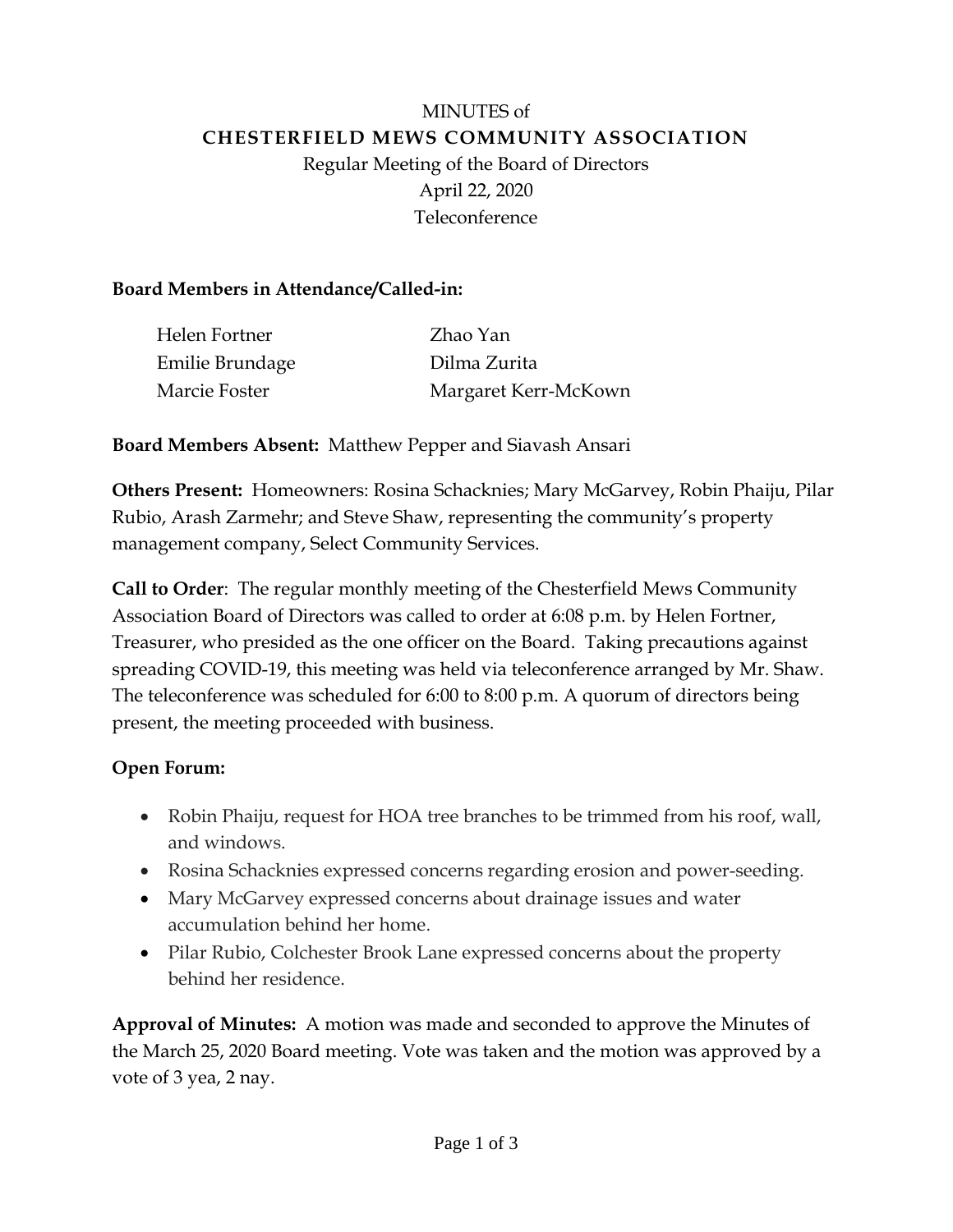#### **Board of Directors Meeting Minutes**

#### **Treasurer's Report**:

Helen Fortner presented the Treasurer's report

- A motion was made to suspend the dues late fee this year. The motion was seconded and passed.
- A motion was made to reimburse Helen Fortner \$48.73 for the purchase of safety cones to mark the asphalt problem on Lower Eakin Park Court. The motion was seconded and passed unanimously.
- A motion was made to reimburse Helen Fortner \$74.72 for expenses incurred in mailing out the bills for the first half of the year's HOA dues. The motion was seconded and passed unanimously.

Helen Fortner presented the draft annual budget for 2020-2021. After discussion, a motion was made to hold a Special Meeting on Monday, April 27, 2020 for the sole purpose of finalizing a budget for the 2020-2021 fiscal year. The motion was seconded and passed unanimously.

#### **Committee and Working Group Reports:**

- Communications: Marcie Foster reported that some homeowners have expressed frustration that they do not receive an immediate response when they use the Contact button on the website via email. Legal Board training was clear that the Board is not to discuss matters on the website or via email. The Board can respond during the next regular meeting.
- Architectural Control Committee: No report.

## **Unfinished Business:**

• Asphalt issue on Eakin Park Court. After discussion, Steve Shaw was requested to continue to work with J2 Engineering for evaluation of the causes and best resolution to the issue. He was also asked to obtain the services of another engineering company if J2 cannot meet the expectations of the Board.

**Next Meeting:** The next regular board meeting is scheduled for May 27, 2020 by teleconference.